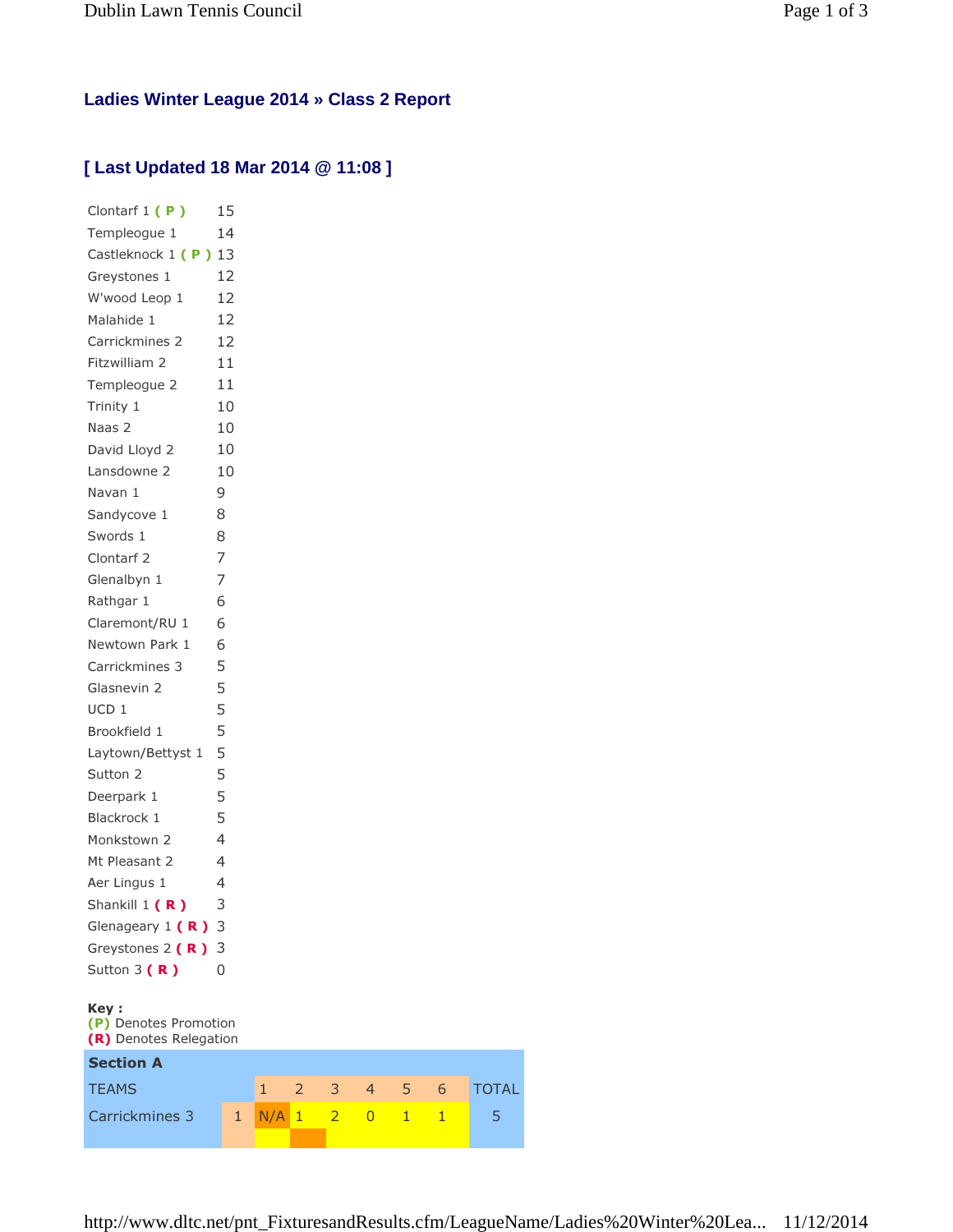| Clontarf <sub>2</sub> | $\overline{2}$ | $\overline{2}$ | N/A            | $\mathbf{1}$   | $\overline{2}$ | $\mathbf{1}$   | $\overline{1}$ | 7                |  |
|-----------------------|----------------|----------------|----------------|----------------|----------------|----------------|----------------|------------------|--|
| Glasnevin 2           | 3              | $\mathbf{1}$   | $\overline{2}$ | N/A            | $\overline{0}$ | $\overline{2}$ | $\overline{0}$ | 5                |  |
| Greystones 1          | $\overline{4}$ | 3              | $\mathbf{1}$   | 3              | N/A            | 3              | $\overline{2}$ | 12               |  |
| Rathgar 1             | 5              | $\overline{2}$ | $\overline{2}$ | $\mathbf{1}$   | $\overline{0}$ | N/A            | $\mathbf{1}$   | 6                |  |
| Trinity 1             | 6              | $\overline{2}$ | $\overline{2}$ | 3              | $\mathbf{1}$   | $\overline{2}$ | N/A            | 10               |  |
|                       |                |                |                |                |                |                |                |                  |  |
| <b>Section B</b>      |                |                |                |                |                |                |                |                  |  |
| <b>TEAMS</b>          |                | $\mathbf{1}$   | $\overline{2}$ | 3              | $\overline{4}$ | 5              | 6              | <b>TOTAL</b>     |  |
| Fitzwilliam 2         | $\mathbf{1}$   | N/A            | $\overline{2}$ | 3              | $\overline{2}$ | 3              | $\overline{1}$ | 11               |  |
| Glenalbyn 1           | $\overline{2}$ | $\mathbf{1}$   | N/A            | $\mathbf{1}$   | $\overline{2}$ | $\overline{2}$ | $\mathbf{1}$   | $\overline{7}$   |  |
| Monkstown 2           | 3              | $\overline{0}$ | $\overline{2}$ | N/A            | $\overline{0}$ | $\overline{2}$ | $\overline{0}$ | $\overline{4}$   |  |
| Sandycove 1           | $\overline{4}$ | $\mathbf{1}$   | 1              | 3              | N/A            | $\overline{2}$ | $\mathbf{1}$   | 8                |  |
| Shankill 1            | 5              | $\overline{0}$ | $\mathbf{1}$   | $\mathbf{1}$   | $\mathbf{1}$   | N/A            | $\overline{0}$ | 3                |  |
| W'wood Leop 1         | 6              | $\overline{2}$ | $\overline{2}$ | 3              | $\overline{2}$ | 3              | N/A            | 12               |  |
|                       |                |                |                |                |                |                |                |                  |  |
| <b>Section C</b>      |                |                |                |                |                |                |                |                  |  |
| <b>TEAMS</b>          |                | $\mathbf{1}$   | $\overline{2}$ | 3              | $\overline{4}$ | 5              | 6              | <b>TOTAL</b>     |  |
| Malahide 1            | $\mathbf{1}$   | N/A            | 3              | $\overline{2}$ | 3              | $\mathbf{1}$   | 3              | 12               |  |
| Mt Pleasant 2         | $\overline{2}$ | $\overline{0}$ | N/A            | $\overline{0}$ | 3              | $\overline{0}$ | $\mathbf{1}$   | $\overline{4}$   |  |
| Naas 2                | 3              | $\mathbf{1}$   | 3              | N/A            | 3              | $\overline{0}$ | 3              | 10               |  |
| Sutton 3              | $\overline{4}$ | $\overline{0}$ | $\overline{0}$ | $\overline{0}$ | N/A            | $\overline{0}$ | $\overline{0}$ | $\overline{0}$   |  |
| Templeogue 1          | 5              | $\overline{2}$ | 3              | 3              | 3              | N/A            | 3              | 14               |  |
| UCD <sub>1</sub>      | 6              | $\overline{0}$ | $\overline{2}$ | $\overline{0}$ | 3              | $\overline{0}$ | N/A            | 5                |  |
|                       |                |                |                |                |                |                |                |                  |  |
| <b>Section D</b>      |                |                |                |                |                |                |                |                  |  |
| <b>TEAMS</b>          |                | $\mathbf{1}$   | $\overline{2}$ | 3              | $\overline{4}$ | 5              | 6              | <b>TOTAL</b>     |  |
| Brookfield 1          | $\mathbf{1}$   | N/A            | $\overline{0}$ | $\overline{2}$ | $\overline{2}$ | $\mathbf{1}$   | $\overline{0}$ | 5                |  |
| Castleknock 1         | $\overline{2}$ | 3              | N/A            | 3              | 3              | $\overline{2}$ | $\overline{2}$ | 13               |  |
| Claremont/RU 1        | 3              | $\mathbf{1}$   | $\overline{0}$ | N/A            | $\mathbf{1}$   | 3              | $\mathbf{1}$   | $\boldsymbol{6}$ |  |
| Laytown/Bettyst 1     | $\overline{4}$ | $\mathbf{1}$   | $\overline{0}$ | $\overline{2}$ | N/A            | $\mathbf{1}$   | $\mathbf{1}$   | 5                |  |
| Sutton 2              | 5              | $\overline{2}$ | $\mathbf{1}$   | $\overline{0}$ | $\overline{2}$ | N/A            | $\overline{0}$ | 5                |  |
| Templeogue 2          | 6              | 3              | $\mathbf{1}$   | $\overline{2}$ | $\overline{2}$ | 3              | N/A            | 11               |  |
|                       |                |                |                |                |                |                |                |                  |  |
| <b>Section E</b>      |                |                |                |                |                |                |                |                  |  |
| <b>TEAMS</b>          |                | $\mathbf{1}$   | $\overline{2}$ | 3              | $\overline{4}$ | 5              | 6              | <b>TOTAL</b>     |  |
| Carrickmines 2        | $\mathbf{1}$   | N/A            | $\overline{2}$ | 3              | 3              | $\overline{2}$ | $\overline{2}$ | 12               |  |
| David Lloyd 2         | $\overline{2}$ | $\mathbf{1}$   | N/A            | $\overline{2}$ | 3              | $\mathbf{1}$   | 3              | 10               |  |
| Deerpark 1<br>3       |                | $\overline{0}$ | $\mathbf{1}$   | N/A            | $\overline{2}$ | $\overline{0}$ | $\overline{2}$ | 5                |  |
| Glenageary 1          | $\overline{4}$ | $\overline{0}$ | $\overline{0}$ | $\mathbf{1}$   | N/A            | $\mathbf{1}$   | $\mathbf{1}$   | 3                |  |
| Navan 1               | 5              | $\mathbf{1}$   | $\overline{2}$ | 3              | $\overline{2}$ | N/A            | $\mathbf{1}$   | 9                |  |
| Newtown Park 1        | 6              | $\mathbf{1}$   | $\overline{0}$ | $\mathbf{1}$   | $\overline{2}$ | $\overline{2}$ | N/A            | 6                |  |